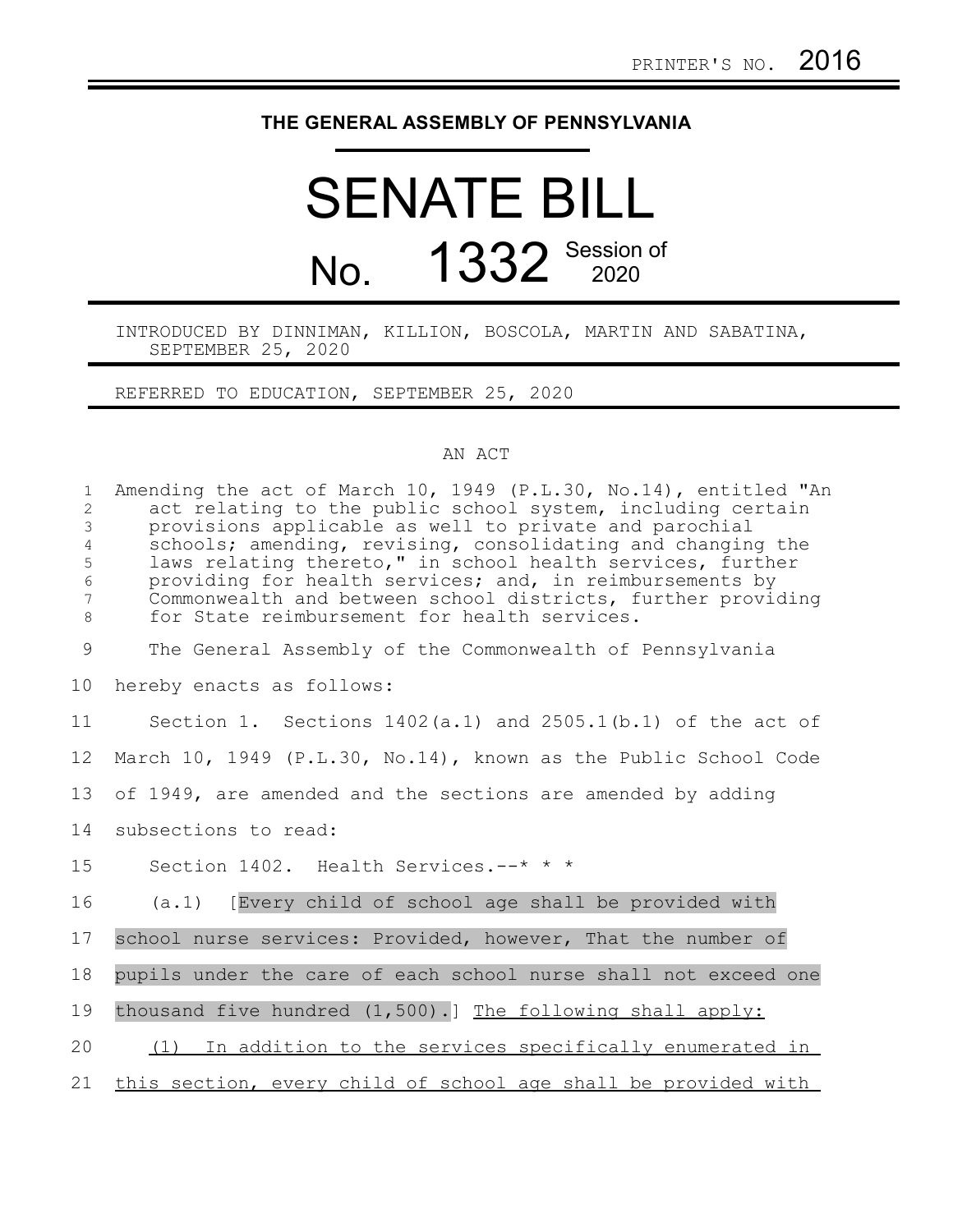| 1  | school nurse services, including, but not limited to, those      |
|----|------------------------------------------------------------------|
| 2  | defined by the Department of Health.                             |
| 3  | Except as provided in subsection $(a.2)$ , the number of<br>(2)  |
| 4  | pupils under the care or supervision of each certificated school |
| 5  | nurse shall not exceed one thousand five hundred (1,500).        |
| 6  | (3) When it is medically appropriate to do so, school nurse      |
| 7  | services may be provided by means of a virtual or remote         |
| 8  | connection, by which the student and the nurse may both see and  |
| 9  | hear one another, provided that a nurse remains on call at all   |
| 10 | times to promptly provide in-person services at the school when  |
| 11 | medically indicated.                                             |
| 12 | (a.2) The following shall apply to recovery from the             |
| 13 | pandemic of 2020:                                                |
| 14 | (1) This subsection applies only to the 2020-2021 school         |
| 15 | year as a result of the need for the safety and health of        |
| 16 | students while reopening schools during the global pandemic      |
| 17 | declared by the World Health Organization on March 11, 2020.     |
| 18 | (2)<br>The following shall apply:                                |
| 19 | (i)<br>Notwithstanding subsection (a.1), the number of pupils    |
| 20 | under the care or supervision of each certificated school nurse  |
| 21 | shall not exceed five hundred (500).                             |
| 22 | (ii) School nurse services shall be provided to public and       |
| 23 | nonpublic school students in the schools which they attend on    |
| 24 | each day when that school is in session, if at least one hundred |
| 25 | (100) students are enrolled in the school building of            |
| 26 | attendance. School nurse services that shall be provided under   |
| 27 | this subsection are the services specifically enumerated in this |
| 28 | section, subsection (a.1) and any other special needs or         |
| 29 | services related to the pandemic of 2020, including, but not     |
|    |                                                                  |

20200SB1332PN2016 - 2 -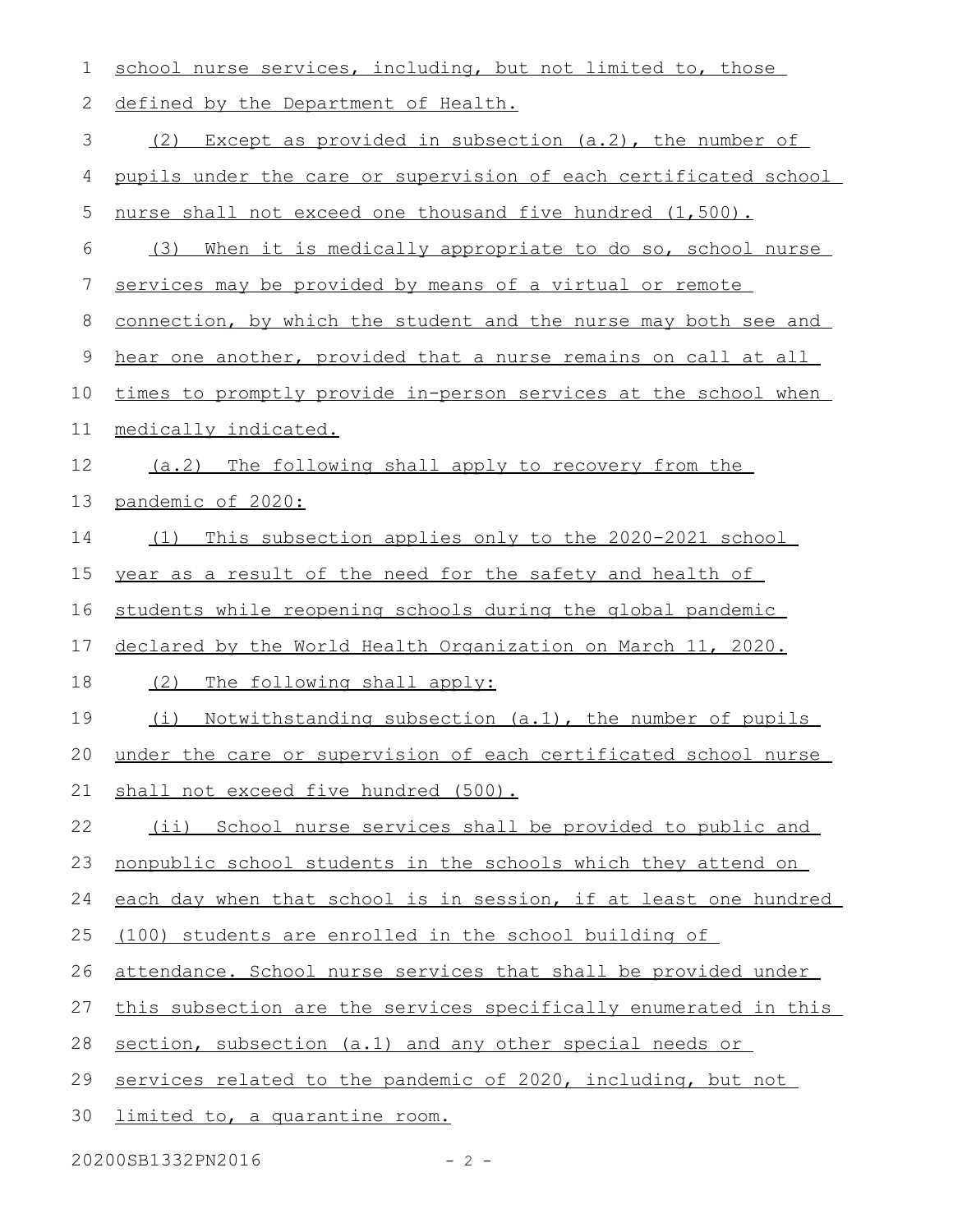(iii) When appropriate, school nurse services that are provided by a school district or joint school board to public and nonpublic school children may be furnished by any of the following: (A) A registered nurse or licensed practical nurse who is employed by a school district or joint school board and who is acting under the supervision of and in consultation with a certificated school nurse employed by a school district or joint school board. (B) A registered nurse or licensed practical nurse who is employed by a licensed health care services provider, if the school district or joint school board contracts for the services with the licensed health care provider. (C) A registered nurse or licensed practical nurse employed by the nonpublic school at which the services are provided, if the school district or joint school board contracts for the services with the nonpublic school. Notwithstanding any provision of law to the contrary, should this option be chosen, the department shall reimburse the school district or joint school board for the full amount of the contracted services.  $\star$   $\hspace{0.1cm} \star$   $\hspace{0.1cm} \star$ Section 2505.1. State Reimbursement for Health Services.--\* \* \* (b.1) Every school district which renders health services to children shall be reimbursed by the Commonwealth on account of health services which conform to standards approved by the Secretary of Health. Reimbursement shall be paid by the Secretary of Health. For the school year 1990-1991, the amount of this reimbursement for this subsection shall be the sum of five dollars and ninety cents (\$5.90) multiplied by the average 1 2 3 4 5 6 7 8 9 10 11 12 13 14 15 16 17 18 19 20 21 22 23 24 25 26 27 28 29 30

20200SB1332PN2016 - 3 -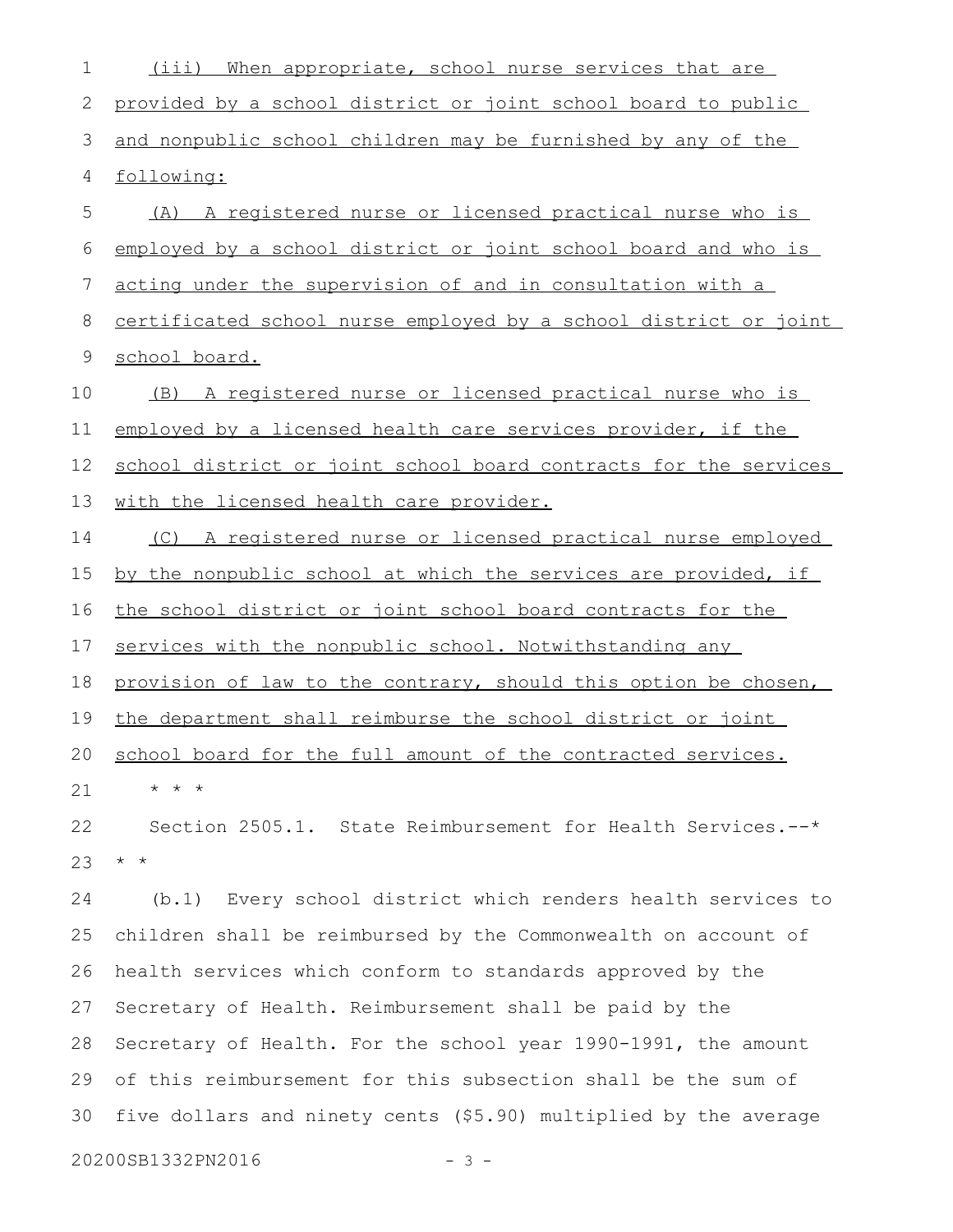| $\mathbf 1$ | daily membership of each school district. For the school year    |
|-------------|------------------------------------------------------------------|
| 2           | 1991-1992 and each school year thereafter, the amount of this    |
| 3           | reimbursement for this subsection shall be the sum of nine       |
| 4           | dollars and seventy cents (\$9.70) multiplied by the average     |
| 5           | daily membership of each school district[.], provided that the   |
| 6           | number of full-time nurses contracted for the 2020-2021 school   |
| 7           | year that is greater than the number of full-time nurses         |
| 8           | contracted for and included in the 2019-2020 school year         |
| 9           | reimbursement shall not be included in the reimbursement         |
| 10          | calculated under this subsection for the 2020-2021 school year.  |
| 11          | If the additional full-time nurses were contracted for the       |
| 12          | purpose of rendering health services in accordance with section  |
| 13          | 1402(a.2) for the 2020-2021 school year, those additional full-  |
| 14          | time nurses for the 2020-2021 school year shall be reimbursed by |
| 15          | additional payment made by the Commonwealth under subsection     |
| 16          | $(b.2)$ .                                                        |
| 17          | (b.2) The following shall apply to recovery from the             |
| 18          | pandemic of 2020:                                                |
| 19          | This subsection applies only to the 2020-2021 school<br>(1)      |
| 20          | year as a result of the need for the safety and health of        |
| 21          | students while reopening schools during the global pandemic      |
| 22          | declared by the World Health Organization on March 11, 2020.     |
| 23          | Notwithstanding subsection (b.1), every school district<br>(2)   |
| 24          | and joint school district that contracts for health services for |
| 25          | public or nonpublic school students in accordance with section   |
| 26          | 1402(a.2) and that incurs an increase in expenditures in         |
| 27          |                                                                  |
|             | rendering health services due to a need to increase the number   |
| 28          | of full-time nurses contracted for services for a public or      |
| 29          | nonpublic school shall receive a reimbursement for the           |
| 30          | additional full-time nurse expenditure as follows:               |

20200SB1332PN2016 - 4 -